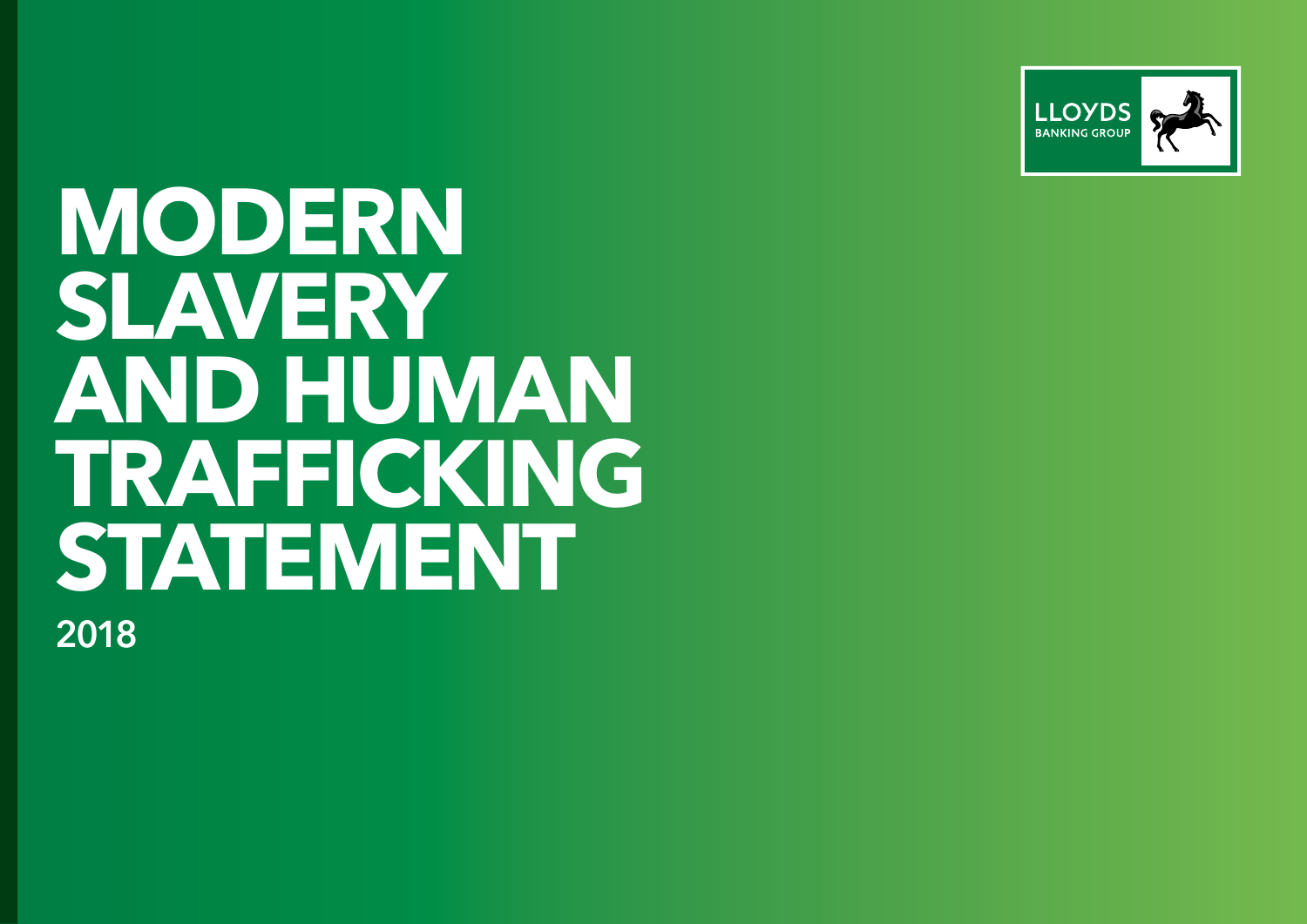# About Lloyds **Banking Group**

#### We are a UK financial services provider with around 26 million customers and a presence in nearly every community.

Lloyds Banking Group plc has a number of subsidiaries, a full list of which can be found in our Annual Report. Our main business activities are retail and commercial banking, general insurance and long-term savings, provided under well recognised brands including Lloyds Bank, Halifax, Bank of Scotland, MBNA and Scottish Widows.

We employ approximately 65,000 employees (on a full-time equivalent basis), of whom 99 per cent work in the UK.

Our active supply base comprises approximately 3,500 suppliers, the majority of which are in professional services sectors such as management consultancy, legal, HR, IT, marketing and communication and are located in the UK, other European countries or North America.

Our shares are quoted on the London and New York stock exchanges and we are one of the largest companies in the FTSE 100 index.

## $26m$

26 million customers and a presence in nearly every community

99%

99 per cent of our 65,000 employees work in the UK

3,500

Our active supply base comprises approximately 3,500 suppliers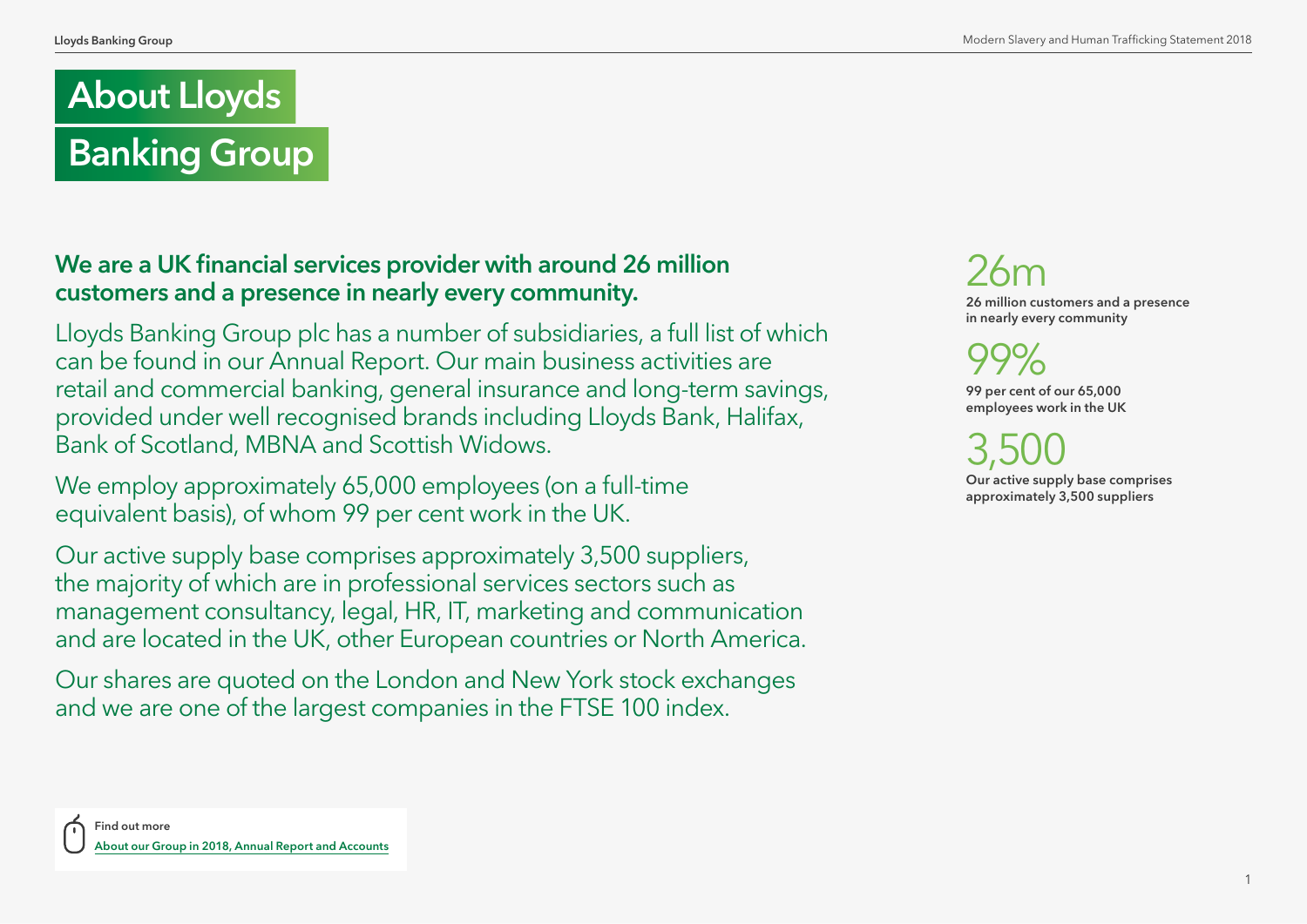### Modern Slavery and

## Human Trafficking Statement 2018

This Statement outlines the steps we have taken in the last twelve months to ensure that slavery and human trafficking is not taking place in either our business or our supply chain. In 2018 we had no reported incidents.

This is our third Modern Slavery and Human Trafficking Statement<sup>1</sup>. It is made in accordance with section 54(1) of the UK's Modern Slavery Act 2015 and applies to Lloyds Banking Group plc, its subsidiaries, employees and officers of the Group for the financial year ending 2018.

This Statement was approved by the Board of Lloyds Banking Group plc, and that of its principal subsidiaries Lloyds Bank plc, Bank of Scotland plc and HBOS plc in February 2019. The remaining subsidiaries report into these principal subsidiaries and this statement is approved on their behalf.

As outlined in our last statement, in 2018 we focused our efforts on:

- Raising colleague and customer awareness of the risks of modern slavery and human trafficking
- Expanding our efforts to combat modern slavery as a financial crime, including through the expansion of our collaborative work with external partners
- Reviewing our supply chain risk assessment processes

We do not tolerate slavery, trafficking or forced labour in any part of our business or supply chain. We aim to align our activities and policies with international best practice and recognised standards. We are either a signatory to, or abide by, the principles of a number of international and national codes and standards relating to responsible business practice. These include: The Equator Principles, the UN Principles for Responsible Investment, the UN Global Compact, the UN Universal Declaration of Human Rights, and the ILO (International Labour Organisation) labour standards.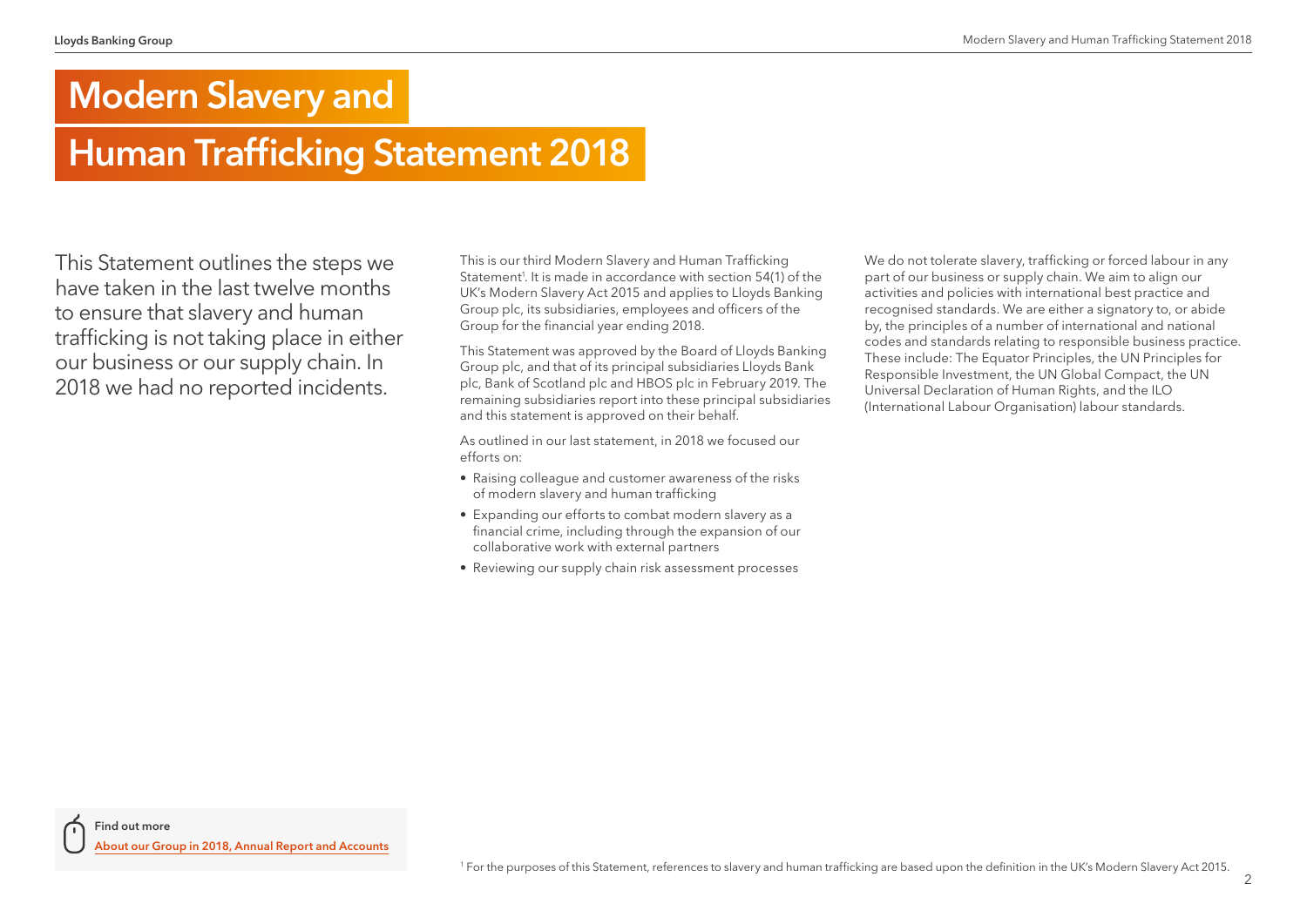## **Our Policies**

As outlined in our 2017 Statement, we have a number of internal Group policies and procedures in place that reflect our commitment to operating responsibly and ethically as a business and as individual employees.

These include our internal Ethics and Responsible Business, Colleague, Sourcing, Speak Up (whistleblowing) and Anti-Bribery policies. Each business area is required to set its strategies in line with our risk appetite and our policy requirements. These Group policies, associated procedures and mandatory training are reviewed annually as part of the governance of the Group's Policy and Risk Management Frameworks. Their review reflects our efforts to continually improve our responsible business governance approach.

Our Code of Responsibility (the Code) provides clear guidelines for doing business fairly and responsibly, in line with our Group Values: putting customers first; making a difference together; and keeping it simple. The Code encourages colleagues to report, through Speak Up or to the Group's Colleague Conduct Management team, any actions that are unsafe, unethical, unlawful, or not in line with Group Policies.

As outlined in last year's statement, we used the United Nations Guiding Principles on Business and Human Rights to guide the development of our Human Rights Policy Statement and the Group's broader approach to human rights.

In our internal operations, our Pre-employment Vetting policy and Group Wide Vetting Standards, apply to all permanent and non-permanent employees that we recruit, including temporary staff and contractors. The Pre-employment Vetting process upholds our respect for labour rights. It includes the review of individuals' proof of identity, address, and right to work in the UK.

We have recognition agreements with two trade unions, Accord and Unite, which collectively negotiate on behalf of 98 per cent of our UK employees and approximately 95 per cent of employees worldwide. The Living Wage Foundation has accredited the Group as a Living Wage Employer and we review our pay rates annually to ensure minimum rates are above statutory minimum wage requirements. We have worked, and continue to work, with third-party contractors and suppliers to ensure that they operate in line with our commitments. We expect our suppliers to ensure that the wages they pay meet legally mandated minimums without unauthorised deductions.

Find out more [Code of Responsibility](https://www.lloydsbankinggroup.com/globalassets/our-group/responsible-business/helping-britain-prosper-plan/2018-21_2-lbg_code_of_responsibility_external.pdf) [Anti-Bribery Policy Statement](https://www.lloydsbankinggroup.com/globalassets/our-group/responsible-business/download-centre/helping-britain-prosper-2017/lbg_-anti-bribery_policy_statement_june-2017.pdf) [Ethical Policy Statement](https://www.lloydsbankinggroup.com/globalassets/our-group/responsible-business/download-centre/ethical-policy-statement_november15.pdf) [Human Rights Policy Statement](https://www.lloydsbankinggroup.com/globalassets/our-group/responsible-business/reporting-centre/humanrightspolicystatement-180222.pdf) [Modern Slavery and Human Trafficking Statement 2017](https://www.lloydsbankinggroup.com/globalassets/our-group/responsible-business/reporting-centre/feb18_modern_slavery_2017_-final.pdf)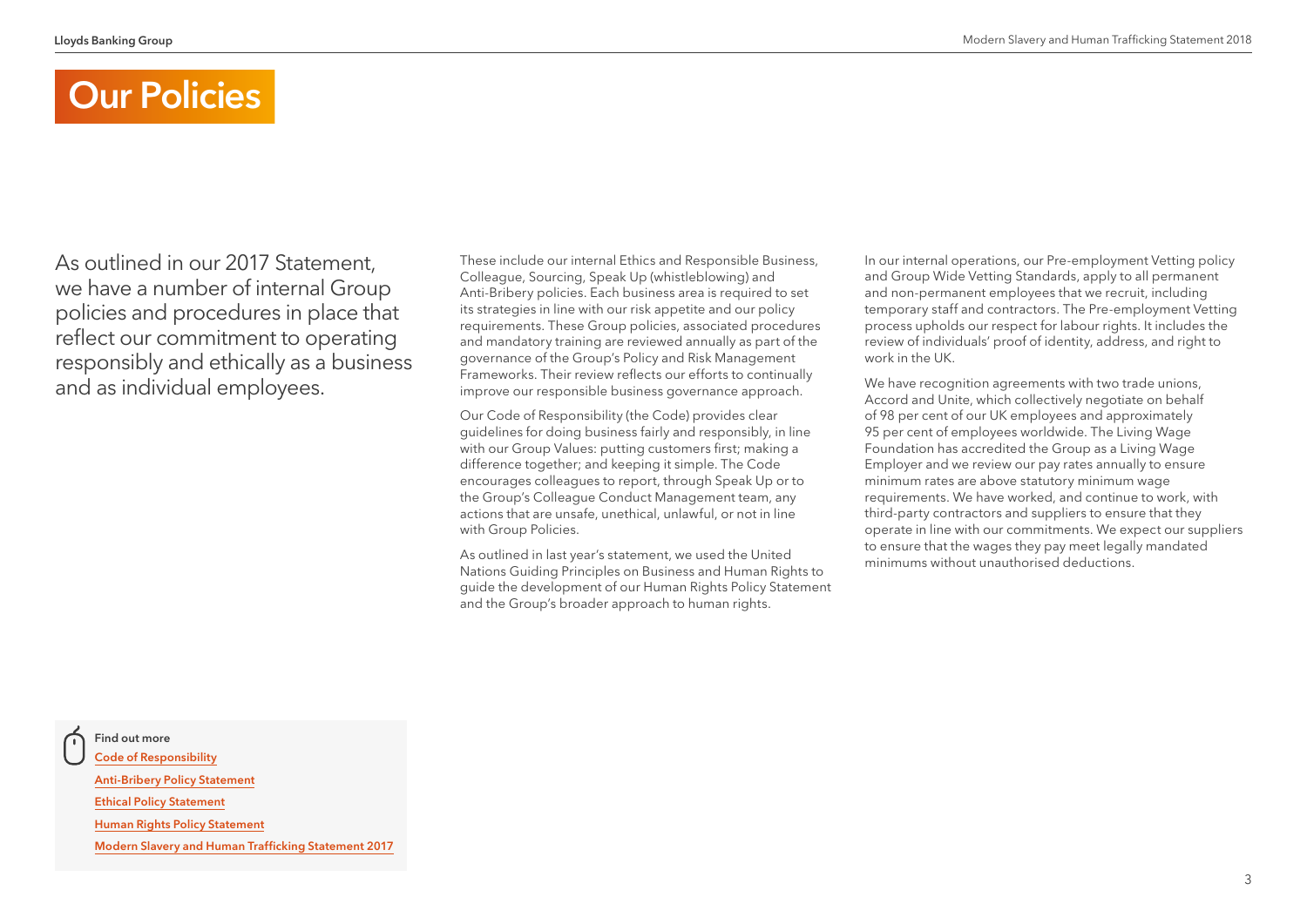## Our Policies

#### continued

#### Our suppliers

We expect all suppliers to conform to our Code of Supplier Responsibility which we share through the supplier contract as governed by our Business Sourcing Process. It defines our expectation in terms of responsible business behaviour, including human rights and labour issues. We require those suppliers going through the Financial Supplier Qualification System (FSQS) to confirm they have read, understood and comply with the Code of Supplier Responsibility and provide us with evidence to demonstrate their approach.

#### We expect suppliers to:

- Respect the human rights of their employees and comply with all relevant legislation, regulations and directives in the countries and communities where they operate
- Prohibit forced labour (slavery) and human trafficking in their supply chain and give their employees the right and ability to leave employment if they choose
- Prohibit child labour
- Ensure that wages meet legally mandated minimums without unauthorised deductions
- Allow their employees to exercise the legal right to organise and join associations (such as labour unions)
- Provide clear and uniformly applied disciplinary and grievance procedures including prohibiting mental, physical or verbal abuse
- Ensure working hours are in accordance with local regulation and industry practice and voluntary overtime is at a manageable level

Our suppliers are also asked to comply with specific Third-Party Supplier Policies, where applicable to the services they provide to the Group. Third party policies are documents which:

- Articulate Lloyds Banking Group's expectations in regards to behaviours and decision making
- Address the primary areas of risk which Lloyds Banking Group faces
- Translate Lloyds Banking Group's risk appetite into mandatory requirements and Policy Key Controls

We include our standard modern slavery clauses in our supplier contracts and purchase orders' standard terms and conditions. We go through an escalation and sign off process with the business to consider the risks of any supply contract. These clauses seek to manage modern slavery risks and ensure that we receive appropriate information on suppliers' supply chains and organisations, including copies of their modern slavery statements if they are required to report under the UK Modern Slavery Act.

Our suppliers have a contractual obligation to ensure compliance with all applicable laws that apply to their supply of goods and services to us, regardless of the jurisdiction in which they operate. This includes the UK Modern Slavery Act and any local legislation that is aimed at combating modern slavery.

#### Speak Up

We expect our suppliers to have their own whistleblowing policy and facility but suppliers and their workers can also report any incidents through our confidential Speak Up Line. An independent supplier, Expolink, manages the line and we have worked with Expolink to ensure that, if instances of modern slavery or other human rights abuses are reported, they would be identified, and effectively and sensitively investigated.

The Speak Up Third-Party Policy has been designed to assist in managing the risk that Third-Party Suppliers' employees are prevented from reporting any concerns about risk, malpractice or suspected wrongdoing.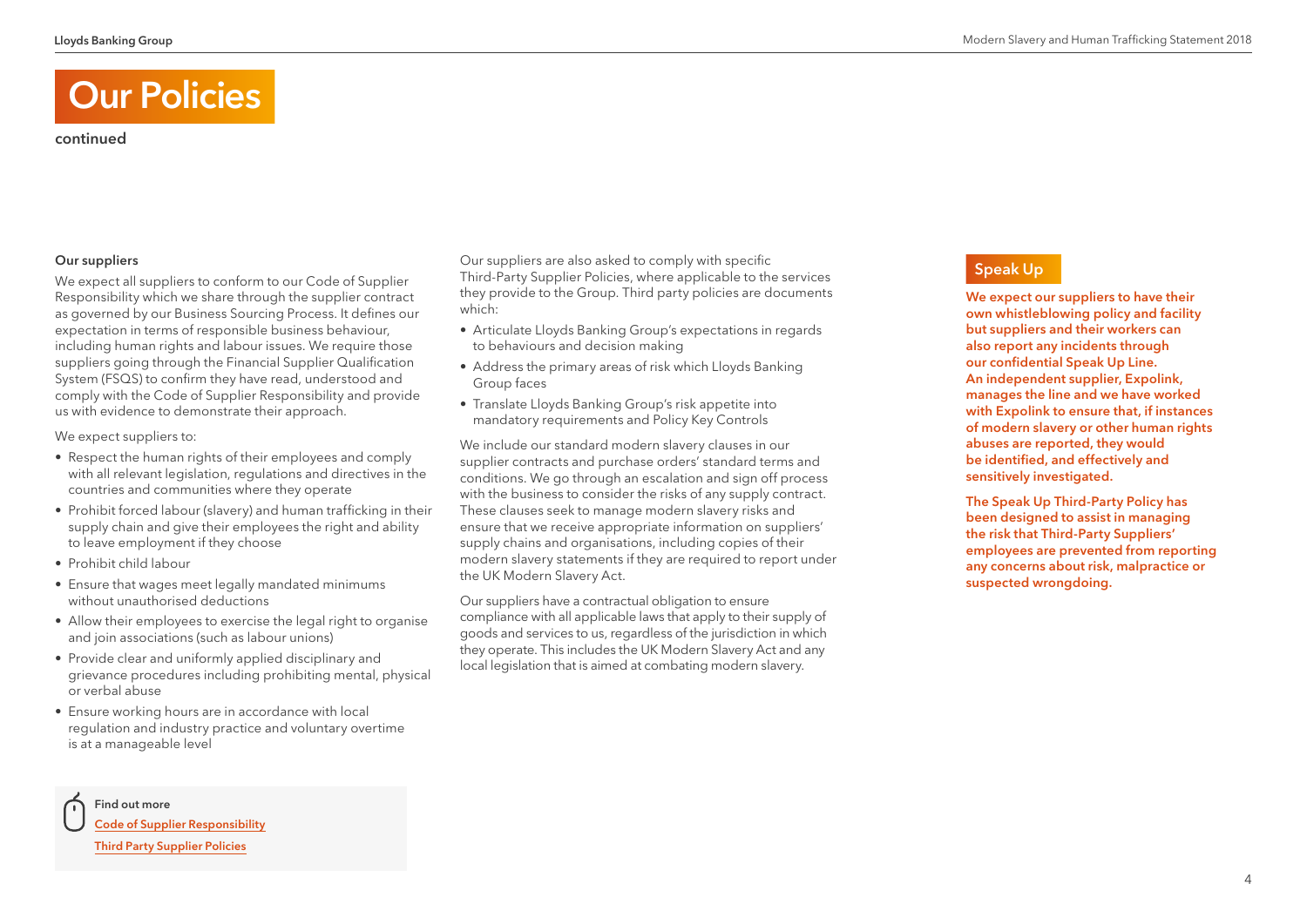# Our Suppliers – assessing and managing risk

Lloyds Banking Group subscribes to the Financial Supplier Qualification System (FSQS), a third-party managed supplier qualification system for the financial sector that is currently used by 18 major banks, building societies and insurance companies. This ensures we adopt a standardised approach to compliance and assurance, which forms an integral part of our supply chain management.

We take a risk-based approach and annually require our top c.1,200 suppliers to self-attest their compliance to the Group's policy expectations. As part of the FSQS, these suppliers are asked to provide evidence of processes and procedures for assessing and complying with relevant human rights legislation and labour standards, including the UK Modern Slavery Act. It is a mandatory requirement for these suppliers to complete the FSQS questions on an annual basis, and employees who manage the supplier relationship (Supplier Managers) must confirm that this is satisfactorily completed throughout the duration of the supplier's contract.

If a supplier provides a non-compliant answer to any Responsible Business FSQS question such as the occurrence of an employment tribunal in the last three years, or non-compliance with the UK Modern Slavery Act, Supplier Managers are required to investigate and manage through to resolution. If the issue is deemed sufficiently serious or cannot be resolved in a reasonable timeframe, the Group may undertake a review of the terms of the contract. The Group is currently reviewing the FSQS risk framework to introduce additional questions that trigger a 'red flag', prompting further investigative action and remediation. Any changes resulting from this review will be implemented in 2019.

For suppliers which represent the highest risk exposure to the Group, the Group Sourcing Supplier Assurance team conducts an annual programme of assurance reviews based on criticality. Suppliers that trigger agreed risk criteria are selected for an onsite supplier assurance visit. This review will test the supplier's adherence to relevant Group policies which includes an assessment of modern slavery as appropriate. In 2018, there were c.180 site visits and no instances of modern slavery or human trafficking were identified.

As part of our risk-based approach to supplier management, we analyse suppliers based on geography, service sectors and spend. The majority of our direct suppliers represent a traditionally low risk of modern slavery. According to the 2018 Global Slavery Index, 99 per cent of our suppliers are in geographies that are considered low risk for modern slavery; 95 per cent of our direct suppliers are located in the UK, 3 per cent in other European countries, 1 per cent in North America and the remaining 1 per cent in other countries, including India, Israel and Hong Kong. Additionally, over 80 per cent of our external supplier spend is in service sectors considered low risk, and analysis of the remaining 20 per cent potential high-risk service sectors shows that 99 per cent of spend is covered by FSQS and 99.6 per cent of this spend is through entities within the UK.

As outlined in last year's statement, where we have suppliers in recognised higher risk service sectors such as cleaning. catering, property, security and uniform providers we ensure that a dedicated Supplier Manager supports these relationships.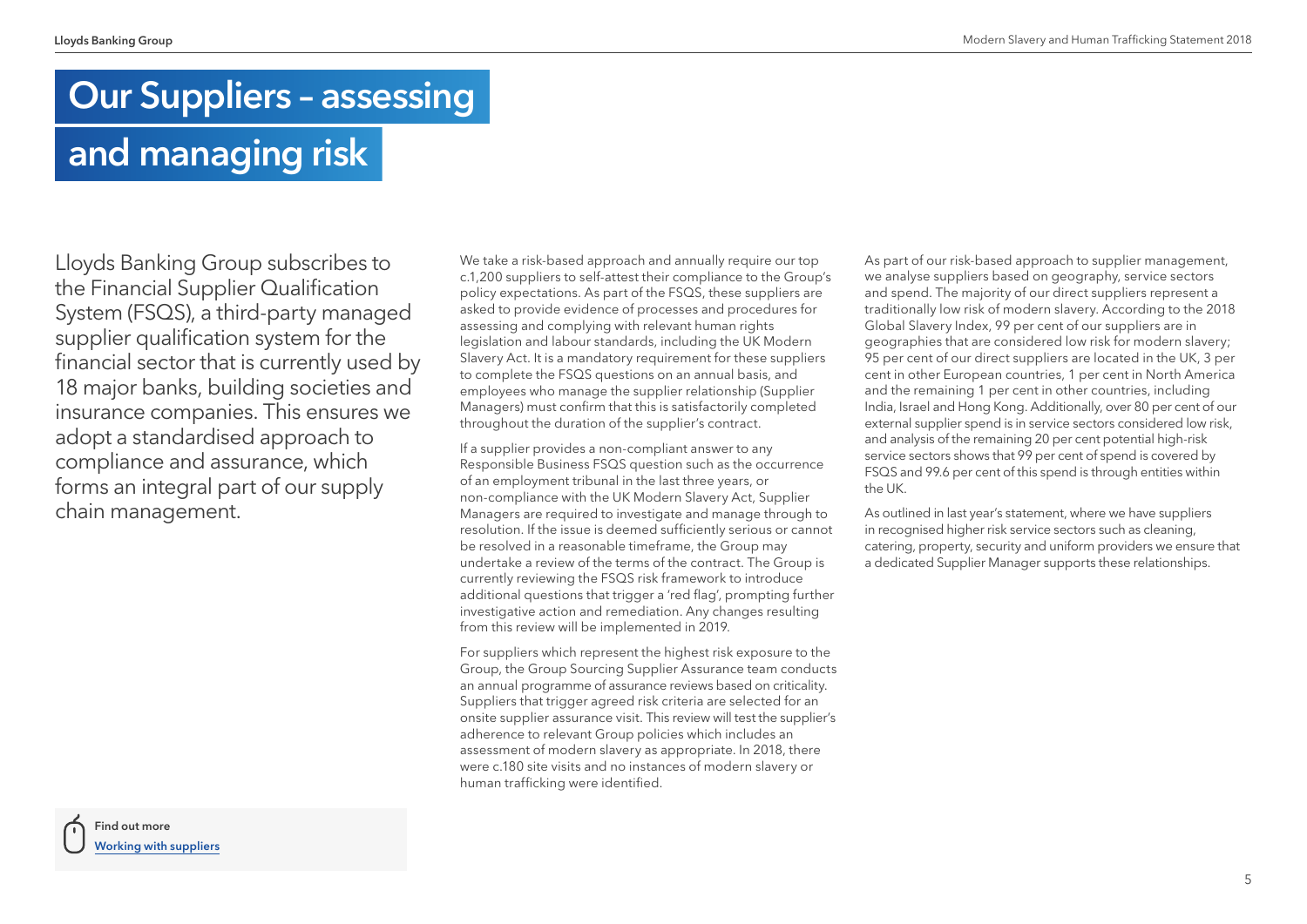# Combatting human trafficking

## as a financial crime

The financial sector has an important role to play in tackling modern slavery and human trafficking as there may be exposure through the receipt and movement of the proceeds of crime. In order to mitigate this risk we have implemented, and continually strengthen monitoring controls which will help to identify activity which may be indicative of proceeds relating to modern slavery and/or human trafficking.

# 340

We have exited 340 relationships that demonstrated human trafficking and modern slavery indicators in 2018 Lloyds Banking Group takes a proactive role in identifying potential perpetrators, and our Financial Intelligence Unit has built specific typologies that target financial indicators. We already have a live and active typology on sexual exploitation, as a form of modern slavery. In 2018 we commenced work on enhancing this typology to include indicators in respect of labour exploitation and organised immigration crime. This enables us to monitor suspicious behaviours and account activity. As a result of this work, we have exited 340 customer relationships that demonstrated human trafficking and modern slavery indicators in 2018.

Furthermore, we have recently completed an investigation into the methods by which Gangmasters and Organised Criminal Gangs control the bank accounts of victims. Through this investigation we have identified opportunities to enhance controls.

Building on the work we have already undertaken in this area, we have two modern slavery intelligence products in the pipeline. The first targets Labour Exploitation in the Construction Industry, whilst the second targets Eastern European Organised Criminal Gangs and their involvement in modern slavery.

#### Working with others

We work with other financial service providers, NGOs, taskforces, law enforcement agencies and key organisations to help identify and prevent incidences of modern slavery and human trafficking.

• We were contributors to the Financial Action Task Force's (FATF) Trafficking report, released in July 2018. The FATF and the Asia/Pacific Group on Money Laundering (APG) jointly undertook this study to improve global understanding of the financial flows associated with the crime of human trafficking, both as a money laundering predicate and potential source of terrorist financing.

This study updates the FATF's 2011 report, bringing granularity to indicators of suspected money laundering of the proceeds of human trafficking by separating human trafficking into three categories in line with the Palermo Protocol: human trafficking for forced labour, sexual exploitation or for the removal of organs.

- We are a founding member of, and active participant in, the Joint Money Laundering Intelligence Taskforce (JMLIT). The taskforce was established to tackle financial crime in partnership with the financial sector and government and has five operational priorities, one of which is human trafficking and modern slavery. The Group Fraud and Financial Crime Prevention's Financial Intelligence Unit has made human trafficking and modern slavery a primary area of focus.
- This year, we have collaborated with others on the Traffik Analysis Hub (TAHub), a new solution designed to share vital trafficking information across all sectors. The overall concept is conceived and led by STOP THE TRAFFIK. The aim is to be able to predict future incidents of human trafficking before they occur through identifying financial patterns, trafficking routes, hotspots of community trafficking activity and vulnerability across complex supply chains.
- In August 2018, Lloyds Banking Group signed a three-year partnership agreement with the City of London police to help fight economic crime in the UK, including those relating to human trafficking and modern slavery. Over this period, we will contribute £1.5m to sponsor several projects to strengthen the way criminals are detected and to protect the public and businesses.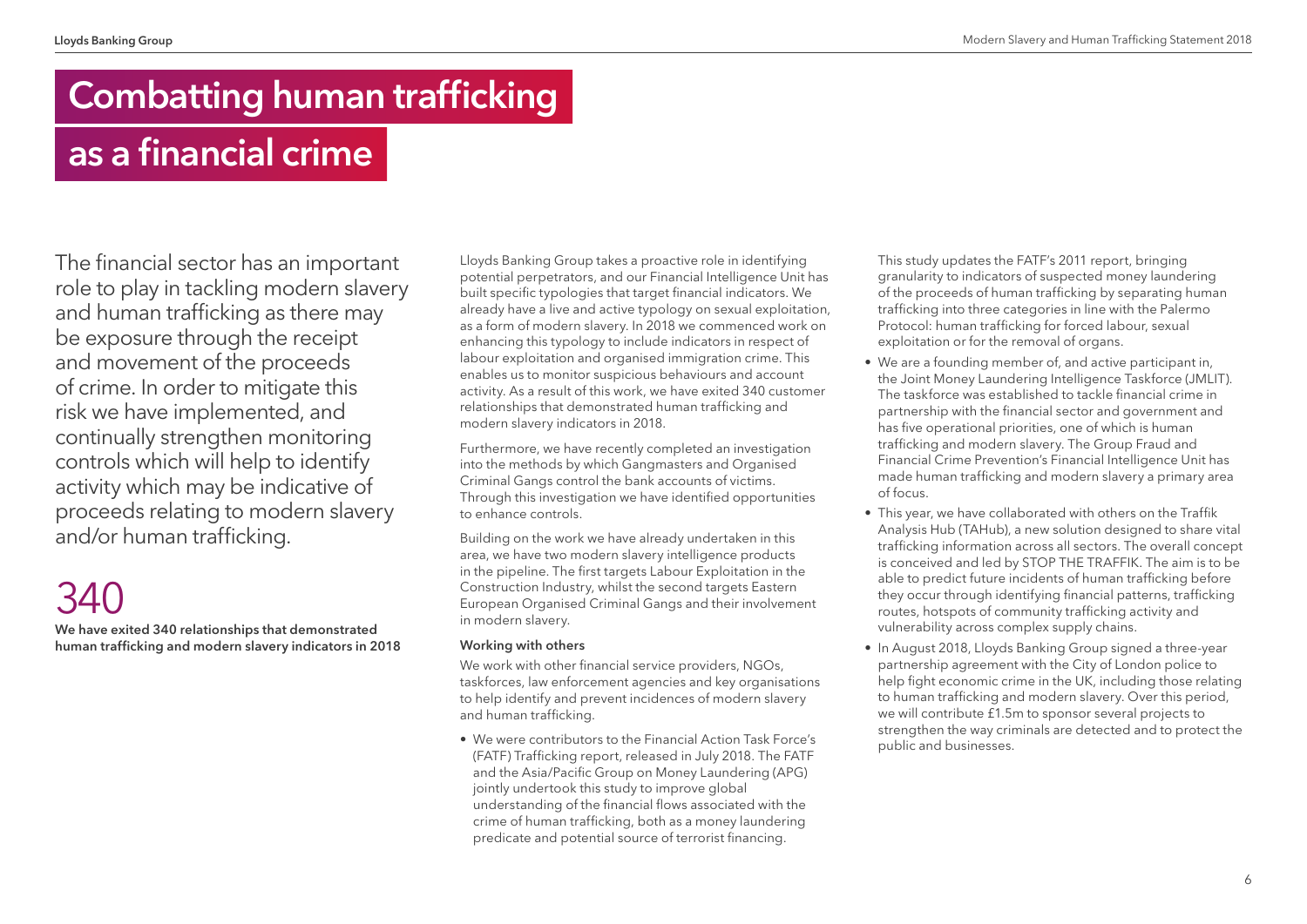## **Training**

To raise awareness of this priority area for our business, we have developed and delivered training courses and guidance.

- The Group enhanced its core annual Anti Money Laundering mandatory training module by including information in relation to human trafficking and the 'red flags' that will assist colleagues in detecting and reporting this activity. A specific modern slavery case was provided as an example.
- Training on specific commercial sectors was delivered in March 2018 to Commercial Banking colleagues and 1,100 clients. The objective of the training was to raise awareness of the issue, and support customers to be able to identify cases of modern slavery, for instance through 'red flag' indicators such as financial control and signs of restricted freedom. This included an overview of sectors in which the risk of forced labour may be higher such as agriculture, car washes, nail bars, hospitality and construction.
- Training and guidance for specialist Group Sourcing and Supplier Manager colleagues on the requirements of the UK Modern Slavery Act and the risks of slavery and human trafficking. The content from this training is also available for colleagues to replay and to download for future reference.
- All employees are required to review the Code of Responsibility and complete Speak Up (whistleblowing) training every year as part of the mandatory training curriculum. After training they are expected to understand their responsibilities and to adhere to them every day.
- Our Financial Crime team rolled out training in November 2018 available to all colleagues via a WebEx Masterclass during Financial Crime Awareness Week. The training covered Know Your Client (KYC), Behavioural and Transactional Indicators as relates to financial flows from human trafficking. It also included details of high-risk industries, such as agriculture, construction, healthcare, catering/hospitality and food processing, and provided real life case studies relating to labour and sexual exploitation. There were 190 colleagues that participated in the live WebEx, and a further 50 have listened to the recording and downloaded the content to date.
- We developed a series of videos covering the wider financial crime environment with a focus on Suspicious Activity Reporting, in which human trafficking is referenced. Some of these videos include what front line staff should do if they suspect any wrong doing. Next year we plan to raise further awareness amongst colleagues responsible for reporting suspicious activities from the Transaction Monitoring system. We will do this using the Toolkit for Tackling Human Trafficking, developed by the Thomson Reuters Foundation and the European Bank Alliance. This Toolkit outlines some of the strong and medium indicators of human trafficking, such as payments to labour agencies, recruiters or employment websites.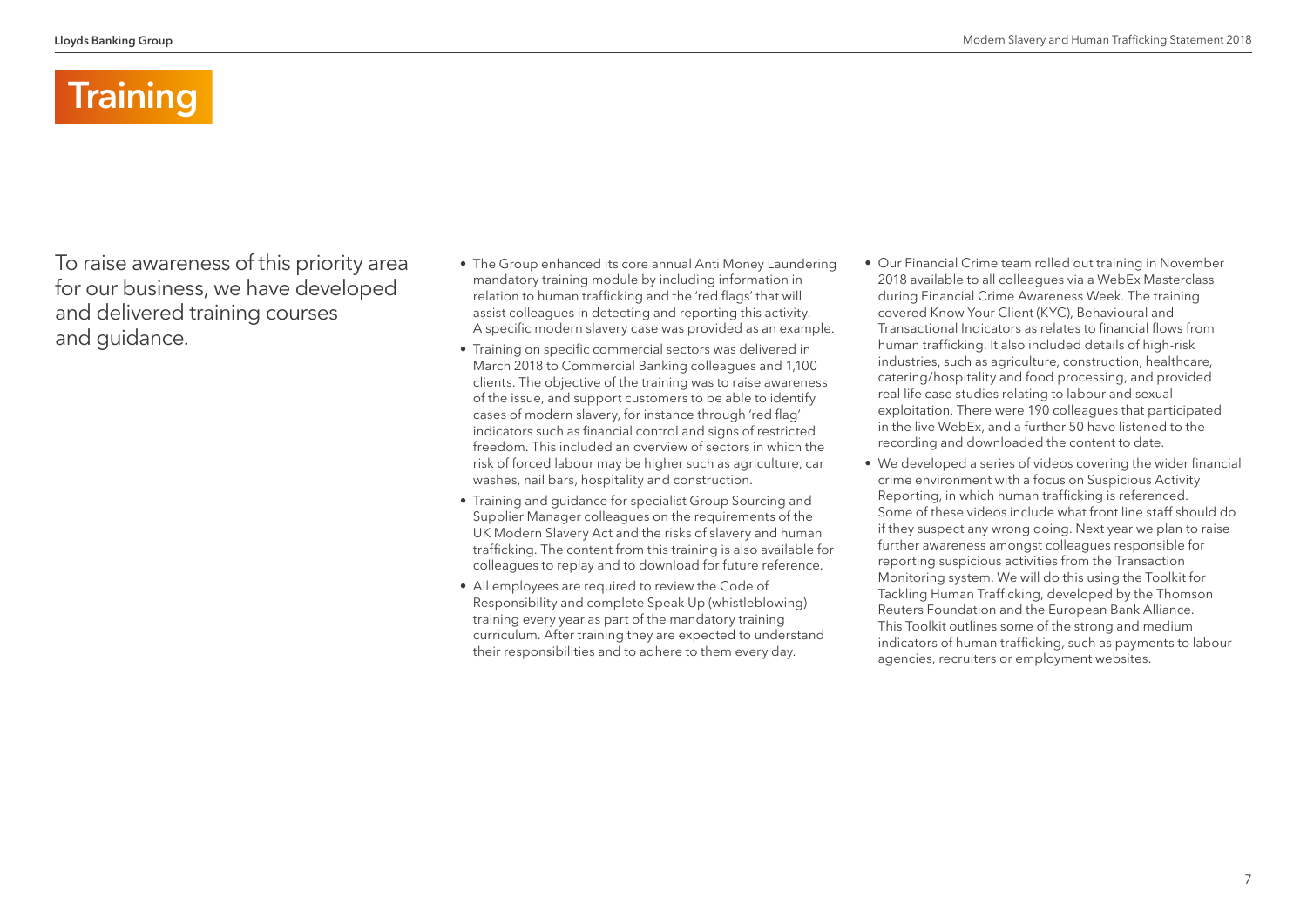### **Governance**

The Group's approach to human rights and modern slavery is governed by the Responsible Business Committee, a committee of the Board of the Company.

The Committee's role is to support the Board in overseeing the Group's policies and performance as a responsible business.

Group Sourcing provides the framework, tools, processes and governance for all Supplier Management employees. This specialist capability and delivery is overseen by the Supplier Management Governance Committee, which is chaired by the Group Sourcing and Supply Chain Management Director. The Committee is made up of representatives from across the Group and embeds strategy and best practice.